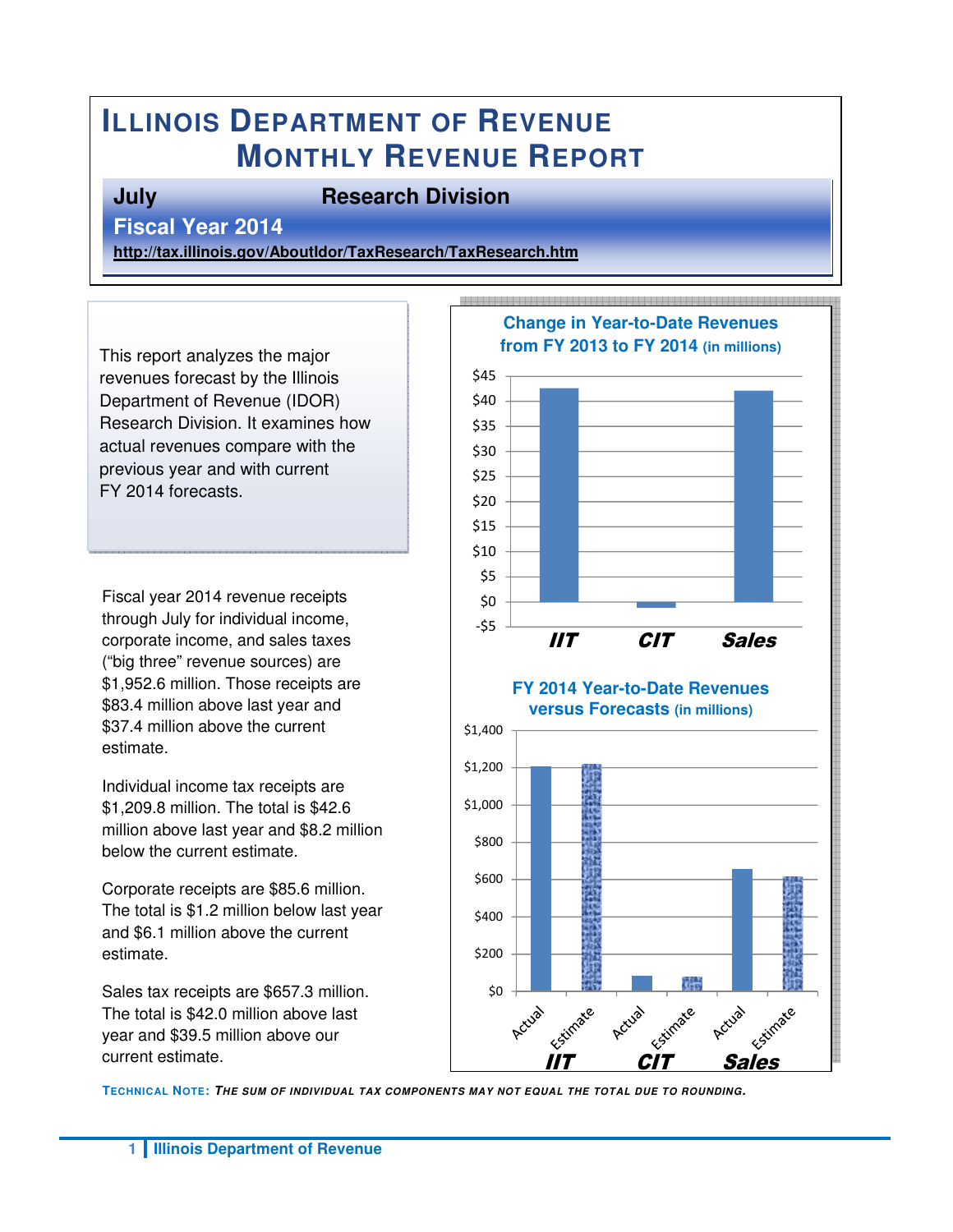# **A NEW FEATURE OF OUR MONTHLY REPORT**

Starting with this monthly report, we will track the performance of actual tax receipts against the revenue forecasts that the Illinois General Assembly adopted for the current fiscal year's enacted budget. For fiscal year 2014, this means the forecasts contained in House Resolution 389, House Amendment 1 (HR389 HA1).<sup>1</sup> As in all of our previous monthly reports, we will continue to track the performance of actual tax receipts against both the prior year and IDOR's official forecasts contained in the Illinois state budget as proposed by the Governor. To explain how IDOR's forecasts and the General Assembly's forecasts could be the same or different, we need to explain how these various forecasts are part of the state's budget process.

The General Assembly must adopt official revenue forecasts for the state operating budget that it enacts each fiscal year. To this end, the General Assembly considers revenue forecasts from multiple sources including the Governor's proposed budget and the Legislature's Commission on Government Forecasting and Accountability (COGFA). IDOR's forecasts are submitted to the General Assembly via the Governor's proposed operating budget. The General Assembly may adopt all, some, or none of the forecasts in the Governor's proposed operating budget. Any forecasts that the General Assembly does adopt, regardless of the source, become the official revenue forecasts for the enacted state operating budget. This means that tracking actual tax receipts against the General Assembly's adopted forecasts will give our readers an indicator of how actual revenue is coming in compared to what state government has actually budgeted for the current fiscal year. If, at any point in the fiscal year, either IDOR or the General Assembly makes an official revision to a forecast, we will replace the original forecast with the revised forecast.

We will be including HR389 forecasts only if they correspond to a tax that IDOR actually forecasts itself. So, for example, we will not be including and evaluating forecasts for lottery transfers, federal sources, or interest on state funds and investment. The HR389 forecasts that we will be including are listed below, along with any special comments we have about the comparison in question.

The forecasts in HR389 are for the full fiscal year only. There is no available monthly distribution of the forecasts. We have therefore converted the full-year forecasts in HR389 into monthly estimates using the same methods we use to convert IDOR's forecasts into monthly estimates.<sup>2</sup>

All of the forecasts in HR389 are for general revenue funds only. "General revenue funds" means General Revenue Fund 0001, Common School Special Account Fund 0005, Education Assistance Fund 0007, and Common School Fund 0412. In the case of income taxes, we have added the calculated share of the Income Tax Refund Fund 0278 to the HR389 forecasts to make them comparable to IDOR's forecasts, which are for gross (all funds) receipts.

 $\overline{a}$ 

 $1$  Resolution text available at http://www.ilga.gov.

<sup>&</sup>lt;sup>2</sup> IDOR considers the due dates of tax payments, seasonality, internal processes, and legislative changes when converting the fiscal year forecasts to monthly forecasts. These considerations are specific to each revenue source.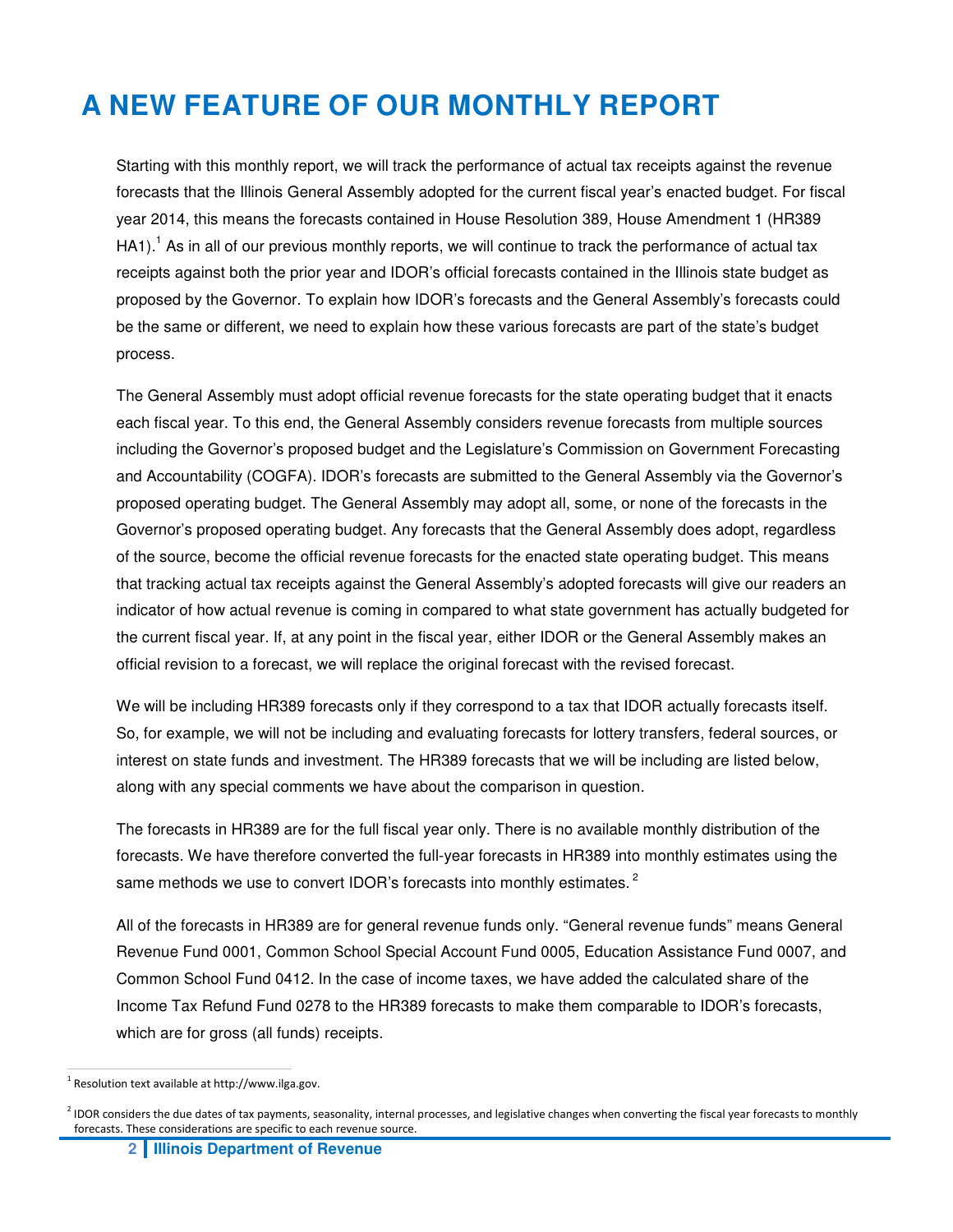The forecasts from HR389 that we will be including, as written in the resolution, are below. Our comments, if any, are in italics.

• Individual Income Tax

 The HR389 forecast was published net of refunds. For our monthly comparisons, we have added the implied refund portion back in, based on a refund percentage of 9.5 percent. Thus our comparisons will be made on a gross receipts basis.

• Corporate Income Tax

 The HR389 forecast was published net of refunds. For our monthly comparisons, we have added the implied refund portion back in, based on a refund percentage of 13.4 percent. Thus our comparisons will be made on a gross receipts basis.

- Sales Tax
- Public Utility

 HR389 does not present this forecast in terms of the separate utility taxes, namely, the Electricity Excise Tax, the Gas/Gas Use Tax, and the Telecommunications Tax.

• Cigarette Tax

 The level of cigarette tax receipts deposited into general revenue funds each fiscal year is capped by statute in such a way that the general revenue funds forecast is always met. We will therefore not be evaluating the performance of HR389's cigarette tax forecast.

- Liquor Gallonage Taxes
- Vehicle Use Tax

This is the Private Vehicle Use Tax. The HR389 forecast is the same as the IDOR forecast.

Inheritance Tax

 This is officially known as the Estate Tax. Although HR389 indicates the forecast is for gross receipts, general revenue funds do not include the Estate Tax Refund Fund 0121. The \$210 million forecast is therefore net of the 6.0 percent share of gross receipts deposited into the Estate Tax Refund Fund 0121.

- Insurance Taxes & Fees
- Corporate Franchise Tax & Fees The HR389 forecast is the same as the IDOR forecast.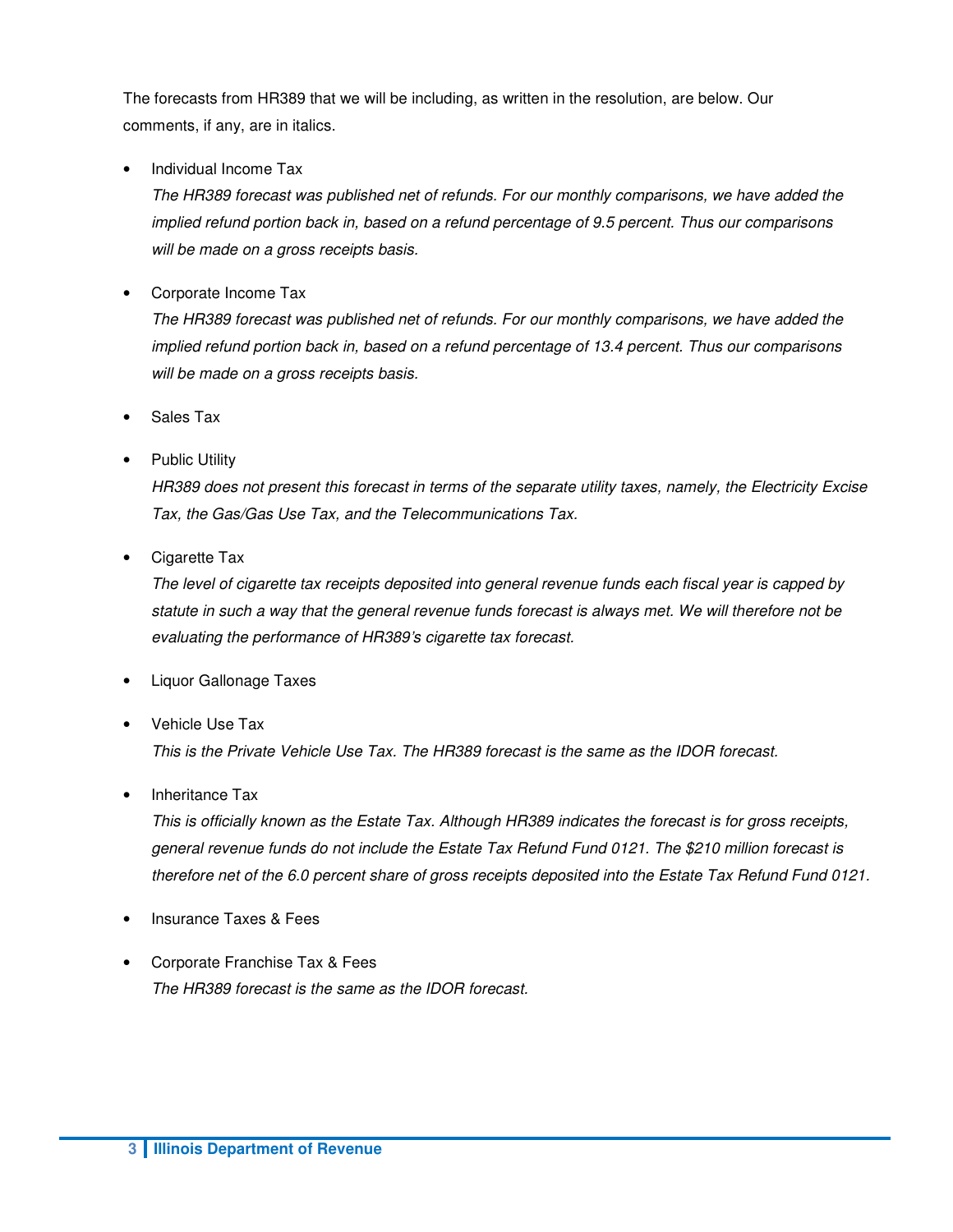## **Individual Income Tax (IIT)**

Strong growth in non-withholdings helped to offset withholdings that were below forecast for the month. Taken together, IIT receipts were just 0.7 percent below forecast.

**Withholding receipts:** Withholding receipts were 2.0 percent above receipts in July last year and 4.6 percent below forecast for the month. Monthly forecasts are inherently imprecise, so it is too early to read much into this result.

| Year-to-Date (\$ millions) |                                 |               |              |  |  |  |  |
|----------------------------|---------------------------------|---------------|--------------|--|--|--|--|
| Actual                     | <b>IDOR</b><br><b>Forecast</b>  | \$ Difference | % Difference |  |  |  |  |
| \$1,209.8                  | \$1,218.0                       | $-$ \$8.2     | $-0.7%$      |  |  |  |  |
| Actual                     | <b>HR389</b><br><b>Forecast</b> | \$ Difference | % Difference |  |  |  |  |
| \$1,209.8                  | \$1,221.4                       | $-$11.6$      | $-1.0%$      |  |  |  |  |
| FY 2013                    | <b>FY 2014</b>                  | \$ Difference | % Difference |  |  |  |  |
| \$1,167.2                  | \$1,209.8                       | \$42.6        | 3.6%         |  |  |  |  |

**Non-withholding receipts:** July's non-withholdings were 29.5 percent above receipts in July last year and more than double the monthly estimate. Most of the deviation in July's non-withholdings forecast was due to larger-than-expected estimated payments.

| <b>Components Year-to-Date (\$ millions)</b> |               |                 |               |              |  |  |  |
|----------------------------------------------|---------------|-----------------|---------------|--------------|--|--|--|
|                                              | Actual        | <b>Forecast</b> | \$ Difference | % Difference |  |  |  |
| Withholding                                  | \$1,121.5     | \$1,175.2       | $-$53.7$      | - 4.6%       |  |  |  |
| Non-Withholding                              | \$88.3        | \$42.8          | \$45.5        | 106.2%       |  |  |  |
| <b>Total</b>                                 | \$1,209.8     | \$1,218.0       | $-$ \$8.2     | $-0.7%$      |  |  |  |
|                                              | <b>FY2013</b> | <b>FY2014</b>   | \$ Difference | % Difference |  |  |  |
| Withholding                                  | \$1,099.0     | \$1,121.5       | \$22.5        | 2.0%         |  |  |  |
| Non-Withholding                              | \$68.2        | \$88.3          | \$20.1        | 29.5%        |  |  |  |
| <b>Total</b>                                 | \$1,167.2     | \$1,209.8       | \$42.6        | 3.6%         |  |  |  |

Payment totals match the Comptroller's receipts. Withholding and non-withholding payments are derived from IDOR collection data and in-transit fund data. Totals may not equal individual components due to rounding.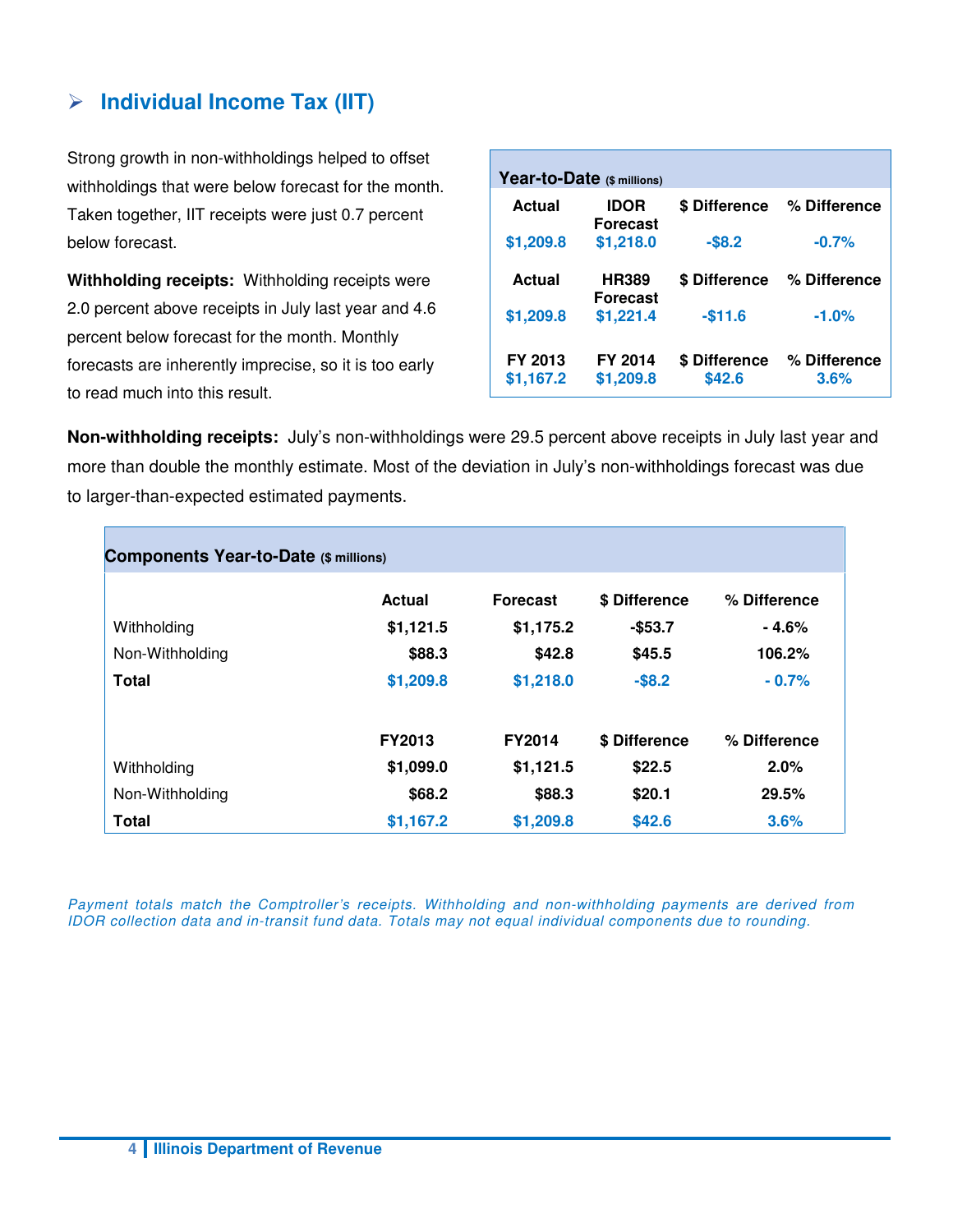#### **Corporate Income Tax (CIT)**

Corporate income tax receipts were \$85.6 million in July, above both the IDOR and the HR389 forecast. Compared with the prior year, gross receipts were down \$1.2 million, or 1.4 percent.

The year-over-year rate of growth in CIT receipts has been slowing over the last few months. Fiscal year 2013 receipts grew at the rate of 23.3 percent for the year. As shown in the chart below, the rate of growth has started to

| Year-to-Date Comparison (\$ millions) |                                 |                          |                         |  |  |  |  |  |
|---------------------------------------|---------------------------------|--------------------------|-------------------------|--|--|--|--|--|
| Actual                                | <b>IDOR</b><br><b>Forecast</b>  | \$ Difference            | % Difference            |  |  |  |  |  |
| \$85.6                                | \$79.4                          | \$6.1                    | 7.7%                    |  |  |  |  |  |
| Actual                                | <b>HR389</b><br><b>Forecast</b> | \$ Difference            | % Difference            |  |  |  |  |  |
| \$85.6                                | \$81.8                          | \$3.7                    | 4.6%                    |  |  |  |  |  |
| FY 2013<br>\$86.8                     | FY 2014<br>\$85.6               | \$ Difference<br>$-$1.2$ | % Difference<br>$-1.4%$ |  |  |  |  |  |

slow in the last three months. May 2013 and July 2013 show slight declines year-over-year.

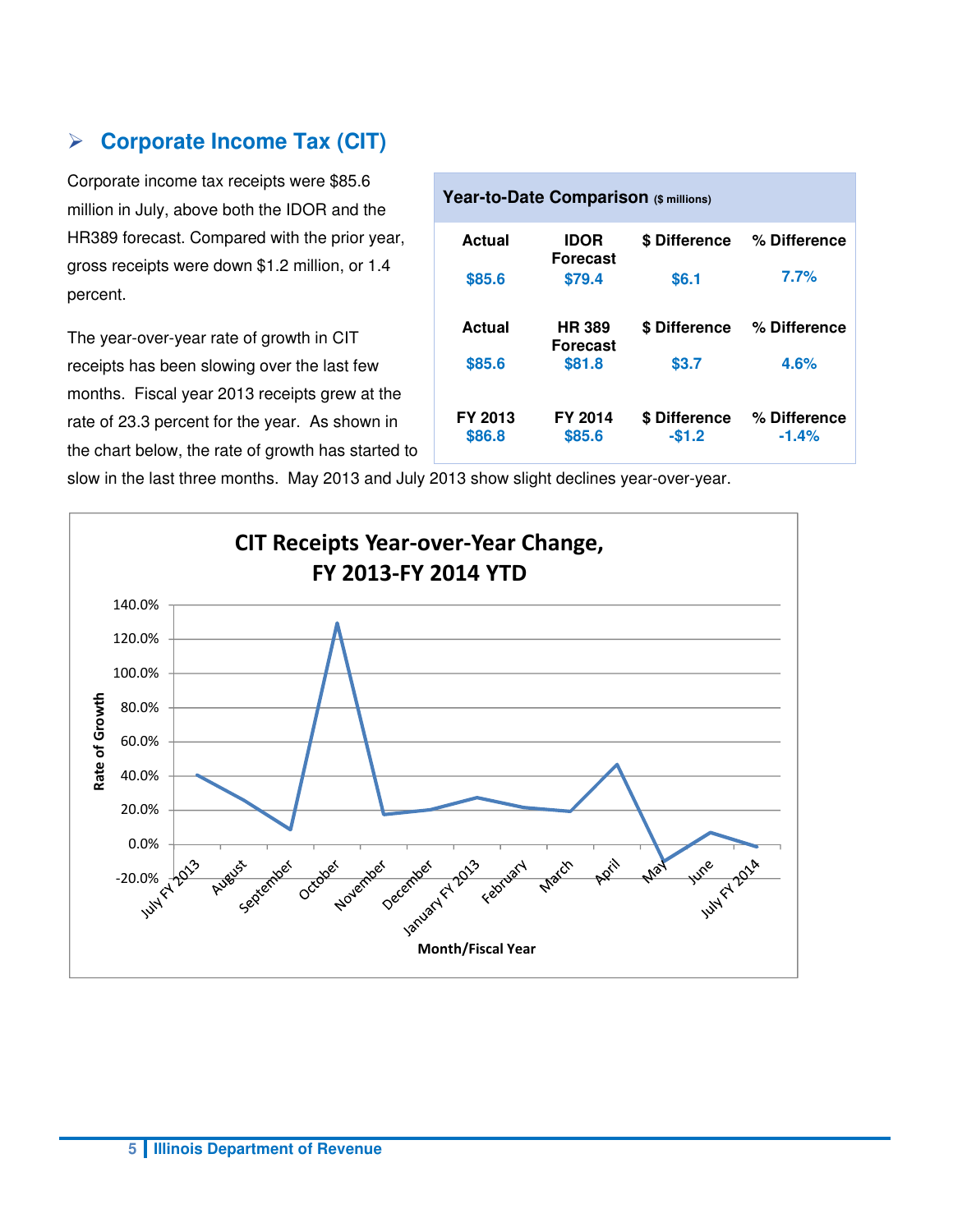#### **Sales & Use Tax**

State sales and use tax receipts had a great start to fiscal year 2014. July receipts were 6.8 percent above the receipts received last July, 6.4 percent above IDOR's July forecast, and 6.9 percent above our estimate of July based on the forecast in HR389. Growth in sales and use tax from motor vehicles was especially strong.

|         | Year-to-Date Comparison (\$ millions) |               |              |  |  |  |  |
|---------|---------------------------------------|---------------|--------------|--|--|--|--|
| Actual  | <b>IDOR Forecast</b>                  | \$ Difference | % Difference |  |  |  |  |
| \$657.3 | \$617.8                               | \$39.5        | 6.4%         |  |  |  |  |
| Actual  | <b>HR 389 Forecast</b>                | \$ Difference | % Difference |  |  |  |  |
| \$657.3 | \$614.7                               | \$42.6        | 6.9%         |  |  |  |  |
| FY 2013 | FY 2014                               | \$ Difference | % Difference |  |  |  |  |
| \$615.2 | \$657.3                               | \$42.0        | 6.8%         |  |  |  |  |

| Year-to-Date Comparison (\$ millions)                                        |         |         |               |              |  |  |  |  |
|------------------------------------------------------------------------------|---------|---------|---------------|--------------|--|--|--|--|
|                                                                              | FY 2013 | FY 2014 | \$ Difference | % Difference |  |  |  |  |
| <b>Vehicles</b>                                                              | \$86.7  | \$104.3 | \$17.6        | 20.3%        |  |  |  |  |
| Motor fuel*                                                                  | \$62.5  | \$62.9  | \$0.4         | 0.6%         |  |  |  |  |
| All else                                                                     | \$466.0 | \$490.0 | \$24.0        | 5.2%         |  |  |  |  |
| Total                                                                        | \$615.2 | \$657.3 | \$42.0        | 6.8%         |  |  |  |  |
| *Estimated. IDOR does not have actual data on sales/use tax from motor fuel. |         |         |               |              |  |  |  |  |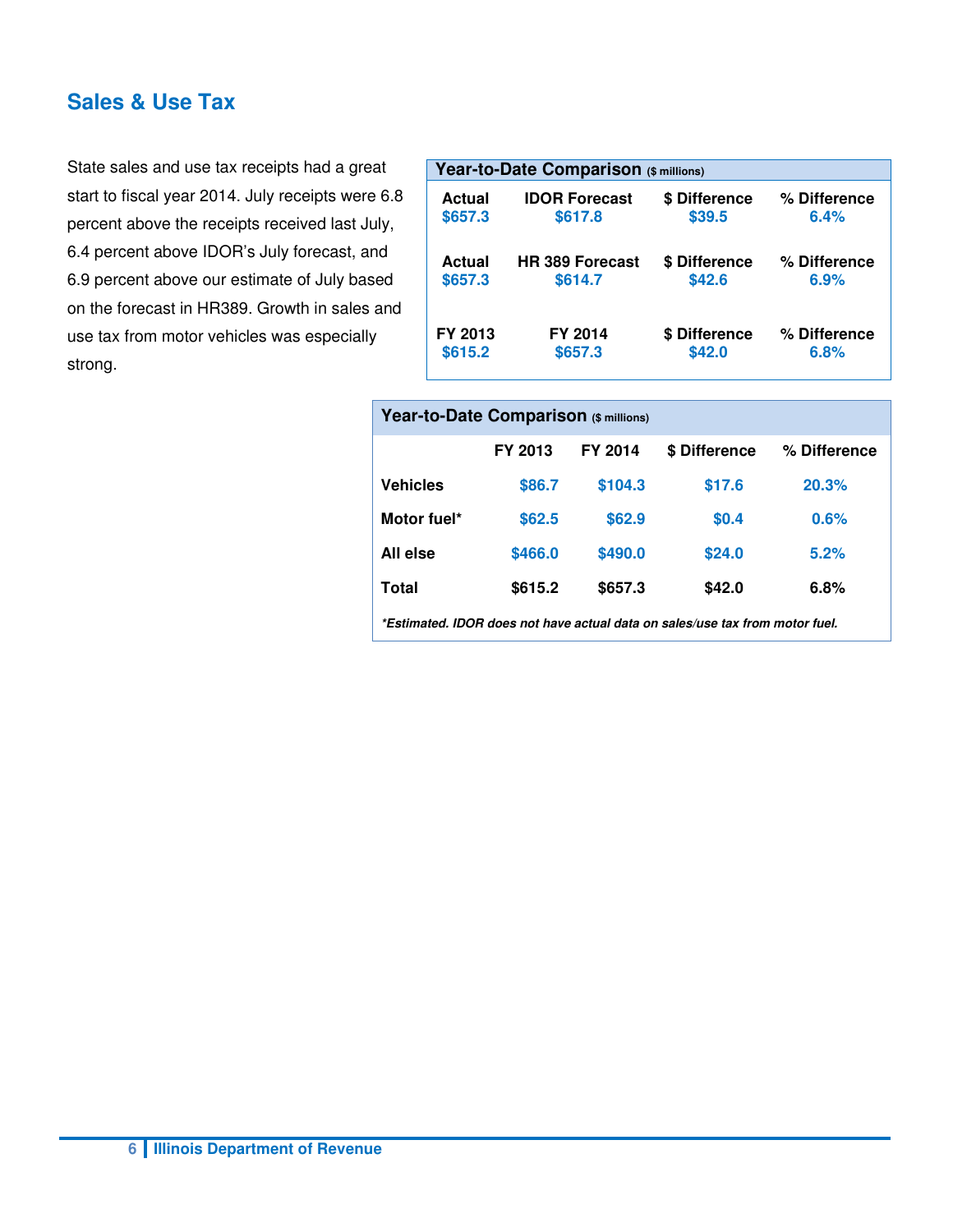## **Public Utilities Taxes**

#### **Public Utility Taxes –**

General Fund public utility taxes were \$85.7 million in July, 8.5 percent below IDOR's forecast and 4.1 percent below HR389 forecast. **Telecommunications** was the biggest source of the difference, while the natural gas tax exceeded expectations. Compared with the prior year, General Fund public utility taxes increased \$15.3 million. This increase was the result of an additional deposit day compared

|                             | <b>Actual</b> | <b>IDOR</b><br><b>Forecast</b>   | \$ Difference | % Difference |
|-----------------------------|---------------|----------------------------------|---------------|--------------|
| Telecommunications          | \$39.3        | \$48.2                           | $-$ \$8.9     | $-18.5%$     |
| Electricity                 | \$37.4        | \$38.7                           | $-$ \$1.4     | - 3.5%       |
| Natural gas                 | \$9.0         | \$6.7                            | \$2.3         | 35.3%        |
| <b>Total</b>                | \$85.7        | \$93.6                           | $- $7.9$      | $-8.5%$      |
|                             | <b>Actual</b> | <b>HR 389</b><br><b>Forecast</b> | \$ Difference | % Difference |
| <b>Public Utility Taxes</b> | \$85.7        | \$89.4                           | $-$ \$3.6     | $-4.1%$      |
|                             | FY 2013       | FY 2014                          | \$ Difference | % Difference |
| Telecommunications          | \$33.4        | \$39.3                           | \$5.9         | 17.8%        |
| Electricity                 | \$32.7        | \$37.4                           | \$4.6         | 14.2%        |
| Natural gas                 | \$4.3         | \$9.0                            | \$4.7         | 108.4%       |
| <b>Total</b>                | \$70.4        | \$85.7                           | \$15.3        | 21.7%        |

with July 2012 as well as the rebound of natural gas revenues due to more normal weather conditions.

**Telecommunications** – Telecommunication excise taxes were 18.5 percent below IDOR's forecast. Receipts increased compared with the prior year as a result of an additional deposit day in July 2013.

**Electricity –** Electricity excise tax receipts were \$37.4 million, slightly below IDOR's forecast for July. Receipts were 14.2 percent higher than the prior year due to the additional deposit day.

**Natural Gas –** Natural gas tax receipts exceeded the forecast level by \$2.3 million, or 35.3 percent. July receipts rebounded to \$9.0 million, from the unusually low level of \$4.3 million in July 2012. Natural gas tax receipts from the prior year reflect the unusually warm spring and summer experienced during 2012.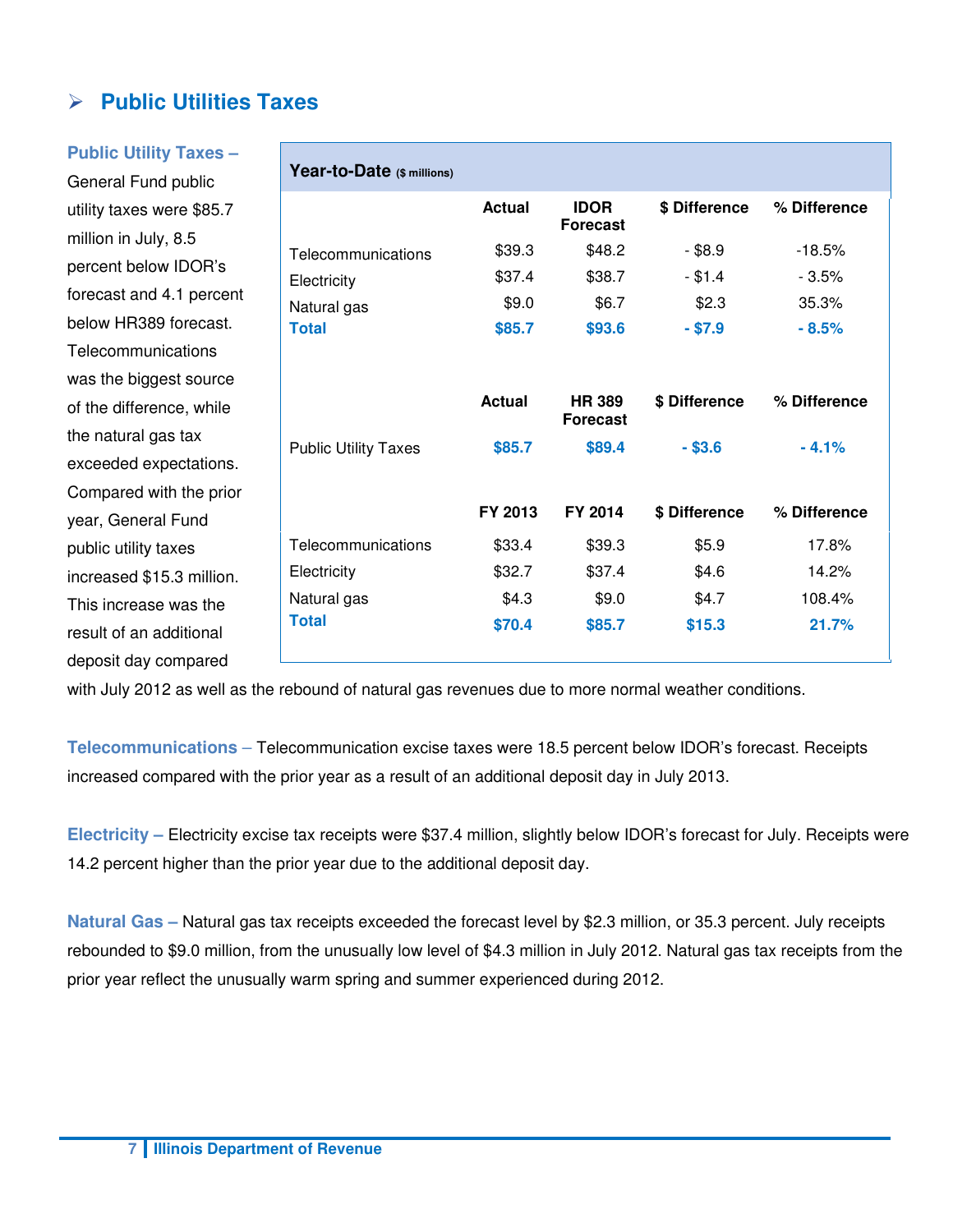## **Cigarette Taxes**

Receipts for all funds were 11.6 percent above our July forecast, continuing a trend of stronger-than-expected stamp sales from the end of fiscal year 2013. July receipts for all funds were 149.5 percent above receipts received in July last year. This large increase was due to the tax stamp

| Year-to-Date (\$ millions) | *Includes the General Revenue Fund |                           |                         |                        |  |  |
|----------------------------|------------------------------------|---------------------------|-------------------------|------------------------|--|--|
| All Funds*                 | <b>Actual</b><br>\$71.1            | <b>Estimate</b><br>\$63.7 | \$ Difference<br>\$7.4  | % Difference<br>11.6%  |  |  |
| General Revenue Fund       | \$29.5                             | \$29.6                    | $-$ \$0.1               | $-0.3%$                |  |  |
| All Funds*                 | FY 2013<br>\$28.5                  | FY 2014<br>\$71.1         | \$ Difference<br>\$42.6 | % Difference<br>149.5% |  |  |
| General Revenue Fund       | \$12.4                             | \$29.5                    | \$17.1                  | 137.9%                 |  |  |

stockpiling that occurred prior to the June 24, 2012, tax rate increase. Distributors bought excess stamps at the lower tax rate prior to the rate increase and then sharply reduced their stamp purchases for several months after the increase. This will contribute to large year-over-year growth results in fiscal year 2014, especially during the first few months.

#### **Tobacco Products Tax**

Tobacco products tax receipts were 21.1 percent below our forecast for July and 3.4 percent above receipts received in July 2012.

| Year-to-Date (\$ millions) |                 |               |              |  |  |  |  |
|----------------------------|-----------------|---------------|--------------|--|--|--|--|
| Actual                     | <b>Estimate</b> | \$ Difference | % Difference |  |  |  |  |
| \$3.0                      | \$3.8           | $-$0.8$       | $-21.1%$     |  |  |  |  |
| FY 2013                    | <b>FY 2014</b>  | \$ Difference | % Difference |  |  |  |  |
| \$2.9                      | \$3.0           | \$0.1         | 3.4%         |  |  |  |  |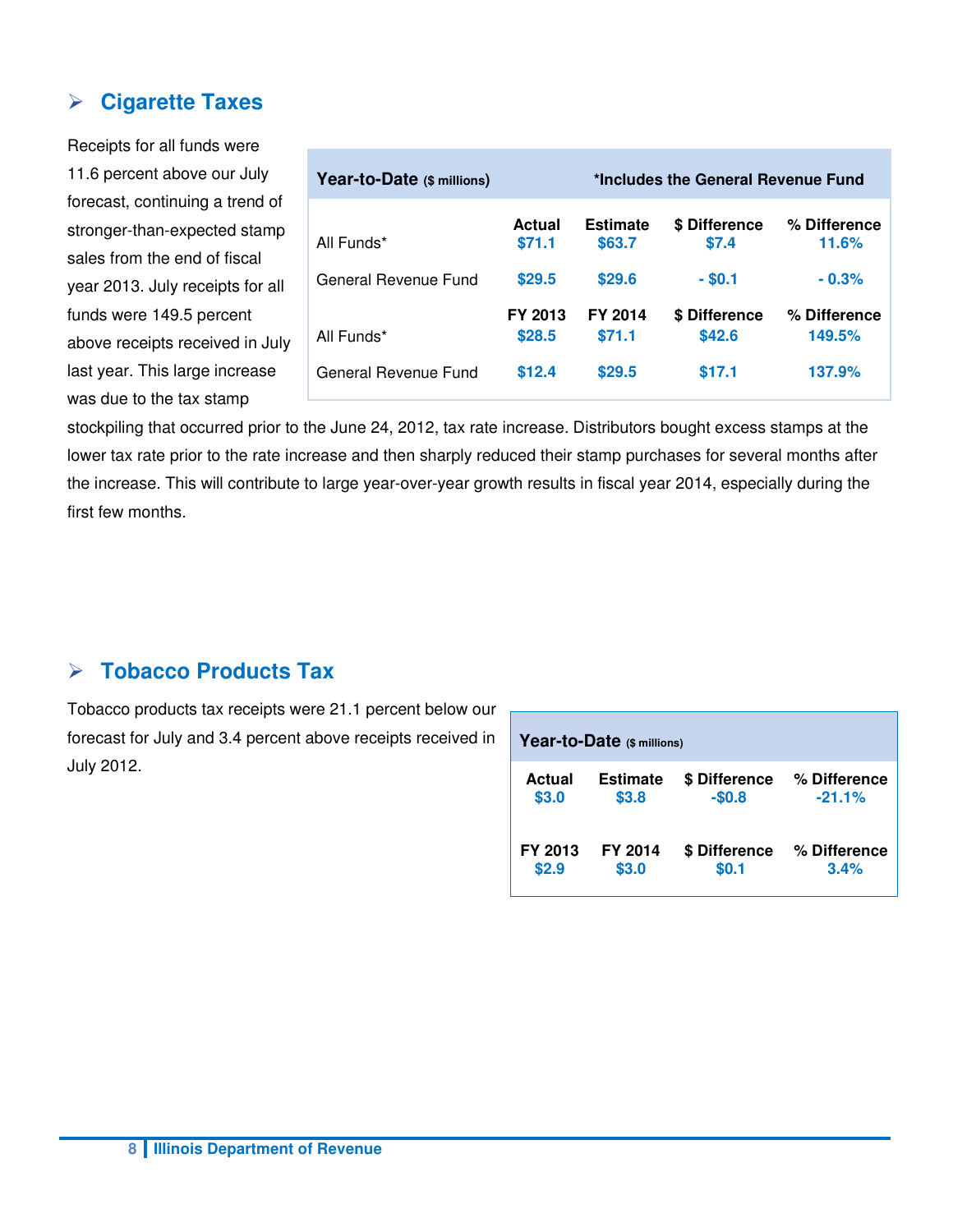#### **Estate Tax**

Gross estate tax revenues fell by \$39.1 million in July compared with the same month of 2012. There are two reasons that estate tax receipts for July 2013 were significantly lower than both the actual amount in July 2012 and the budgeted July amount for fiscal year

| <b>All Funds</b>       | Actual<br>\$13.1 | <b>IDOR Forecast</b><br>\$15.0 | \$ Difference<br>$-$ \$1.9 | % Difference<br>$-12.7%$ |
|------------------------|------------------|--------------------------------|----------------------------|--------------------------|
| <b>General Revenue</b> | \$12.3           | \$14.1                         | $-$ \$1.8                  | $-12.8%$                 |
|                        | Actual           | <b>HR 389 Forecast</b>         | \$ Difference              | % Difference             |
| <b>All Funds</b>       | \$13.1           | \$18.6                         | $-$ \$5.6                  | $-29.6\%$                |
| <b>General Revenue</b> | \$12.3           | \$17.5                         | $-$ \$5.2                  | $-29.7\%$                |
| Actual:                | <b>FY2013</b>    | <b>FY2014</b>                  | \$ Difference              | % Difference             |
| <b>All Funds</b>       | \$52.2           | \$13.1                         | $-$ \$39.1                 | $-75.0\%$                |
| <b>General Revenue</b> | \$51.5           | \$12.3                         | $-$ \$39.2                 | $-76.1%$                 |

2014. First, P.A.097-0732, enacted June 30, 2012, moved estate tax collection responsibility from counties to the Illinois State Treasurer as of July 1, 2012. As a result, in July 2012, counties submitted \$41.8 million of prior-year estate receipts on hand. Receipts in July 2012, excluding this one-time revenue of \$41.8 million, would have amounted to \$10.4 million. Compared with this net figure, July receipts are actually higher than the prior year's by \$2.7 million.

Compared with the forecasts, these receipts are somewhat lower than the forecast by IDOR and much lower than the current budget. IDOR estimates the gross estate tax revenues to total \$180.0 million for fiscal year 2014. On the other hand, HR389 adopted \$210.0 million as the estate tax revenues for the General Revenue Fund, which means the gross revenue estimate totals \$223.4 million. Fiscal year 2014 will be the first year when most of estate tax payments will be based on taxable estate in excess of the exemption amounts of \$3.5 million or \$4 million. Given this much higher threshold than before, the fiscal year 2014 budget may be very optimistic and the July receipts could reflect what may happen in fiscal year 2014 and future years when the exemptions are very high.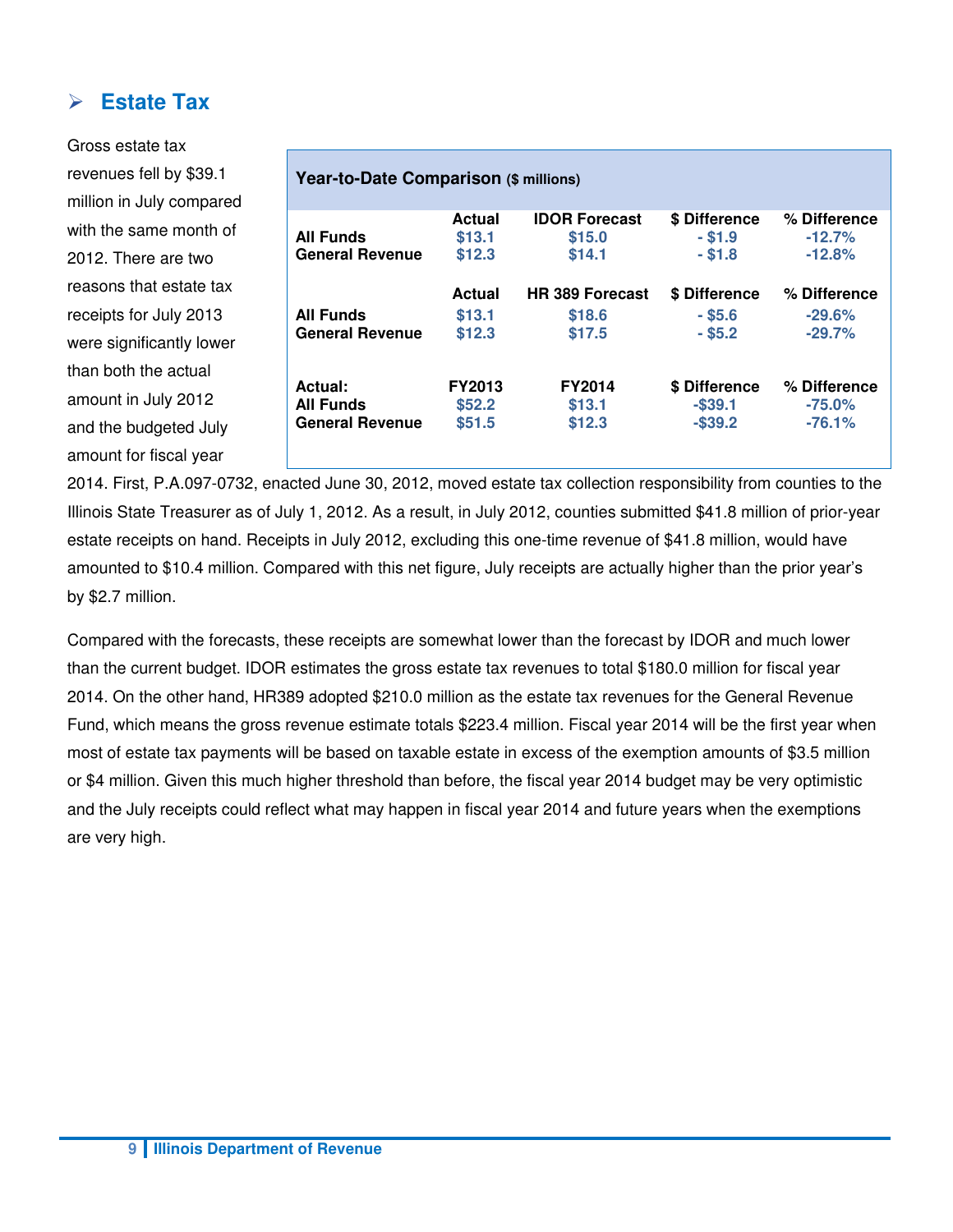## **Liquor Tax**

July General Revenue Fund receipts were 1.4 percent above the receipts received last July, 0.5 percent below IDOR's July forecast, and 1.3 percent above our estimate of July based on the forecast in HR389.

| Year-to-Date (\$ millions) | *Includes General Revenue Fund |                                  |               |              |  |  |  |
|----------------------------|--------------------------------|----------------------------------|---------------|--------------|--|--|--|
|                            | Actual                         | <b>IDOR</b><br><b>Forecast</b>   | \$ Difference | % Difference |  |  |  |
| All Funds*                 | \$29.3                         | \$29.4                           | $-$0.1$       | $-0.5%$      |  |  |  |
| General Revenue Fund       | \$17.2                         | \$17.3                           | $-$0.1$       | $-0.5%$      |  |  |  |
|                            | Actual                         | <b>HR 389</b><br><b>Forecast</b> | \$ Difference | % Difference |  |  |  |
| General Revenue Fund       | \$17.2                         | \$17.0                           | \$0.2\$       | 1.3%         |  |  |  |
|                            | FY 2013                        | FY 2014                          | \$ Difference | % Difference |  |  |  |
| All Funds*                 | \$28.9                         | \$29.3                           | <b>\$0.4</b>  | 1.4%         |  |  |  |
| General Revenue Fund       | \$17.0                         | \$17.2                           | \$0.2         | 1.4%         |  |  |  |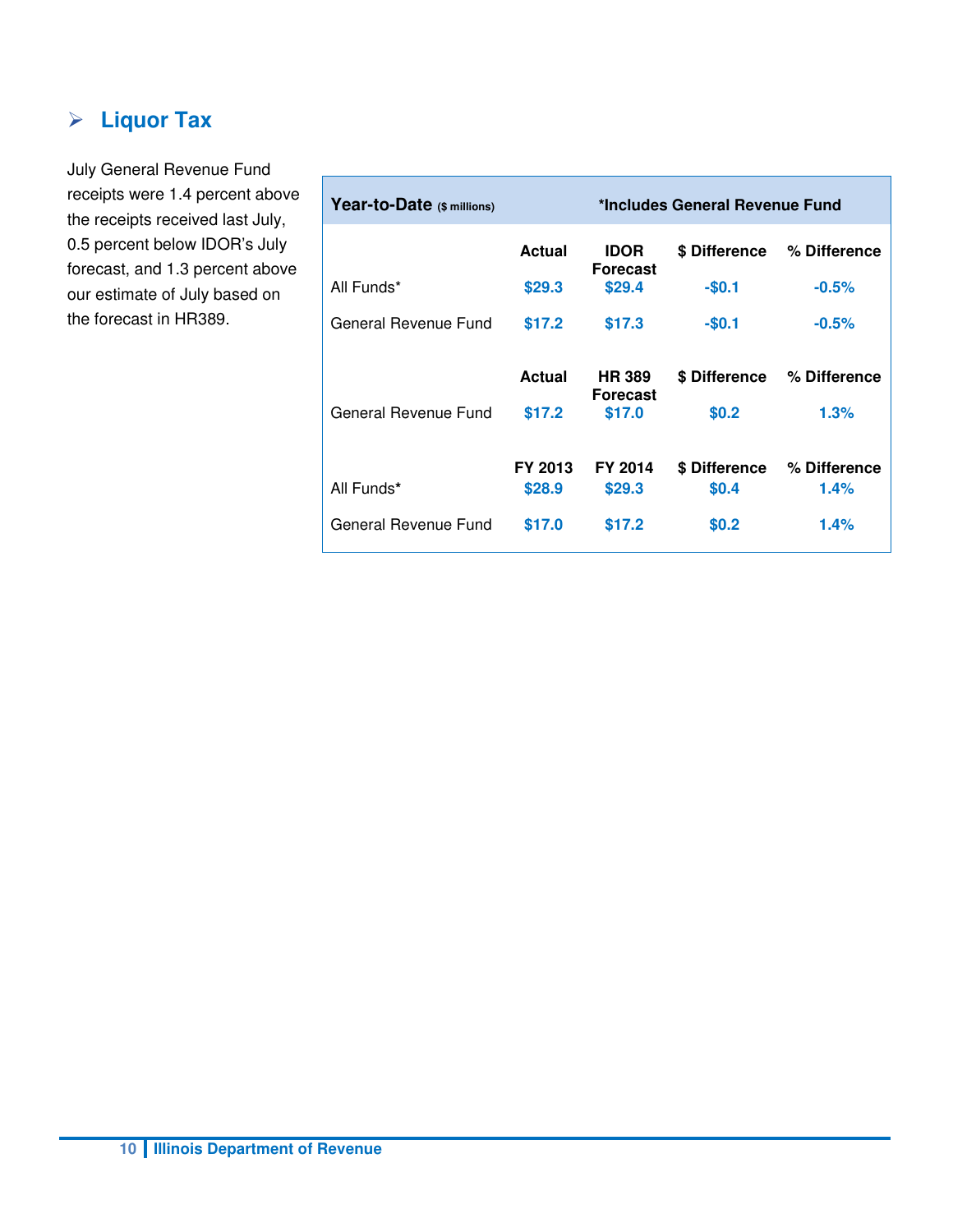## **Hotel Operators' Occupation Tax (HOOT)**

July receipts for all funds were 16.7 percent above our forecast and 25.5 percent above the receipts received during July last year. This strong growth could reflect the record level of tourism activity in Chicago during the first half of 2013. A recent press release from the Chicago mayor's office cited record levels

| Year-to-Date (\$ millions)         | *Includes the General Revenue Fund |                            |                                        |                                |
|------------------------------------|------------------------------------|----------------------------|----------------------------------------|--------------------------------|
| All Funds*                         | Actual<br>\$25.1                   | <b>Estimate</b><br>\$21.5  | <b>S</b> Difference<br>\$3.6           | % Difference<br>16.7%          |
| General Revenue Fund               | \$3.5                              | \$3.1                      | \$0.4                                  | 12.9%                          |
| All Funds*<br>General Revenue Fund | FY 2013<br>\$20.0<br><b>\$2.7</b>  | FY 2014<br>\$25.1<br>\$3.5 | \$ Difference<br>\$5.1<br><b>\$0.8</b> | % Difference<br>25.5%<br>29.6% |

of hotel room occupancy and hotel revenue in Chicago during the first half of 2013, noting particularly robust growth in average daily room rates and in revenue per available room.<sup>3</sup> June activity, which contributes to July receipts, was especially strong, with near-record hotel occupancy numbers for the month, at 90.3 percent.

**<sup>11</sup> Illinois Department of Revenue**  <sup>3</sup> "Mayor Emanuel and Choose Chicago Announce Record Tourism Numbers for First Half of 2013." July 22, 2013.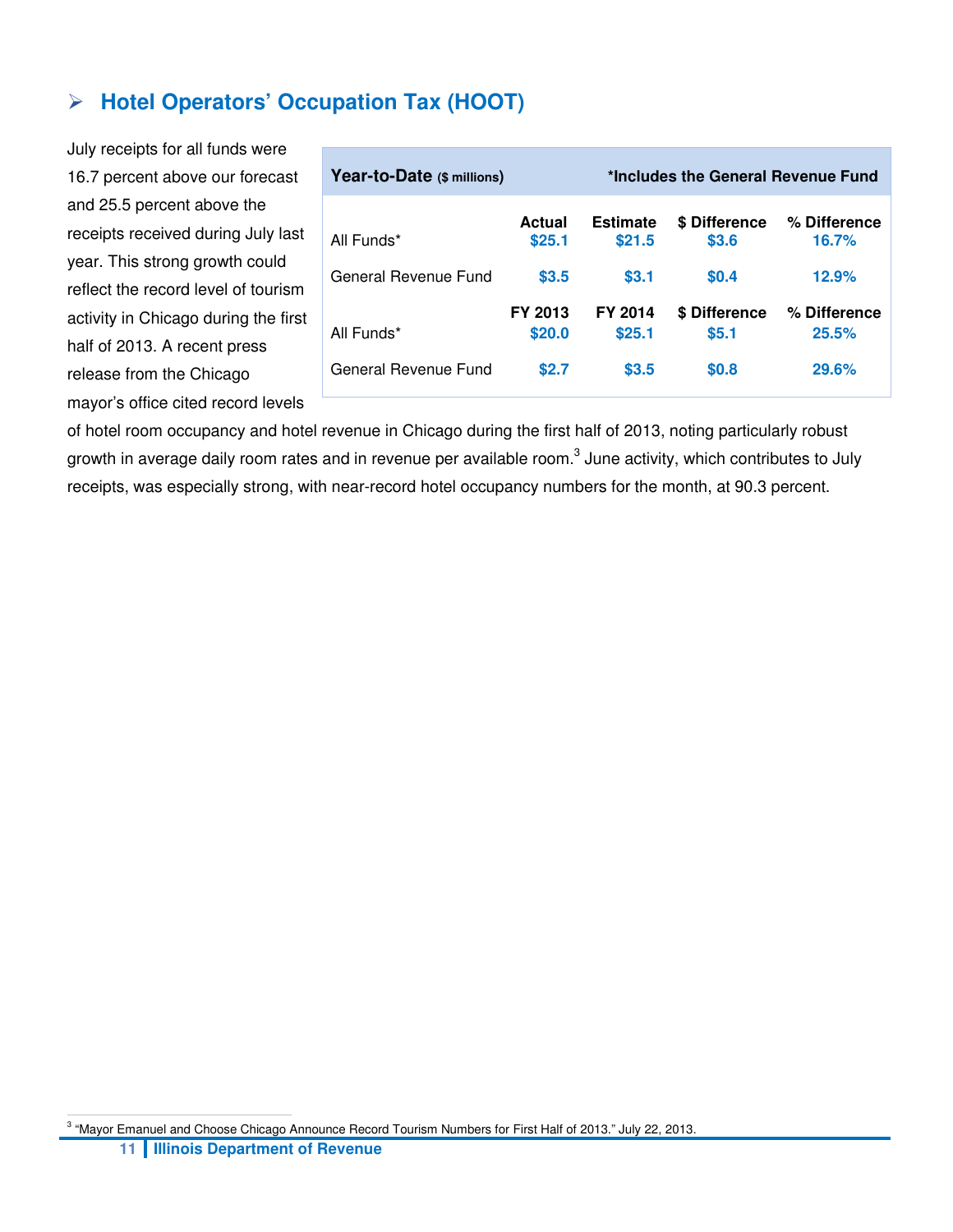#### **Motor Fuel Taxes**

| <b>Regular MFT</b><br>Year-to-Date (\$ millions) |                 |               |              | Year-to-Date (\$ millions) | <b>IFTA</b>     |               |              |
|--------------------------------------------------|-----------------|---------------|--------------|----------------------------|-----------------|---------------|--------------|
| <b>Actual</b>                                    | <b>Forecast</b> | \$ Difference | % Difference | Actual                     | <b>Forecast</b> | \$ Difference | % Difference |
| \$93.4                                           | \$101.3         | $-$7.8$       | $-7.7%$      | \$4.5                      | \$5.3           | $-$0.7$       | $-13.5%$     |
| FY 2013                                          | FY 2014         | \$ Difference | % Difference | FY 2013                    | FY 2014         | \$ Difference | % Difference |
| \$98.0                                           | \$93.4          | $-$ \$4.6     | $-4.7%$      | \$3.1                      | \$4.5           | \$1.4         | 44.5%        |

| Year-to-Date (\$ millions) |                 | <b>UST</b>    |              |  |  |  |  |  |
|----------------------------|-----------------|---------------|--------------|--|--|--|--|--|
| Actual                     | <b>Forecast</b> | \$ Difference | % Difference |  |  |  |  |  |
| \$6.8                      | \$5.2           | \$1.7         | 32.9%        |  |  |  |  |  |
| FY 2013                    | <b>FY 2014</b>  | \$ Difference | % Difference |  |  |  |  |  |
| \$5.8                      | \$6.8           | \$1.0         | 17.2%        |  |  |  |  |  |

Combined motor fuel tax receipts (regular MFT, IFTA, and UST) for July were 2.1 percent (\$2.2 million) below last July and 6.1 percent (\$6.8 million) below our July forecast. Note that receipts from regular MFT, IFTA, and UST exhibit considerable month-to-month volatility due to payment and administration features of the taxes. It is not uncommon, therefore, to see significant deviations from both last year and the forecast early in the fiscal year. It is best to wait at least one full quarter before reading much into any comparisons with last year or the forecast. That said, the fiscal year 2014 forecast is almost certainly too high given the actual for fiscal year 2013. We expect to recommend a downward revision in the near future.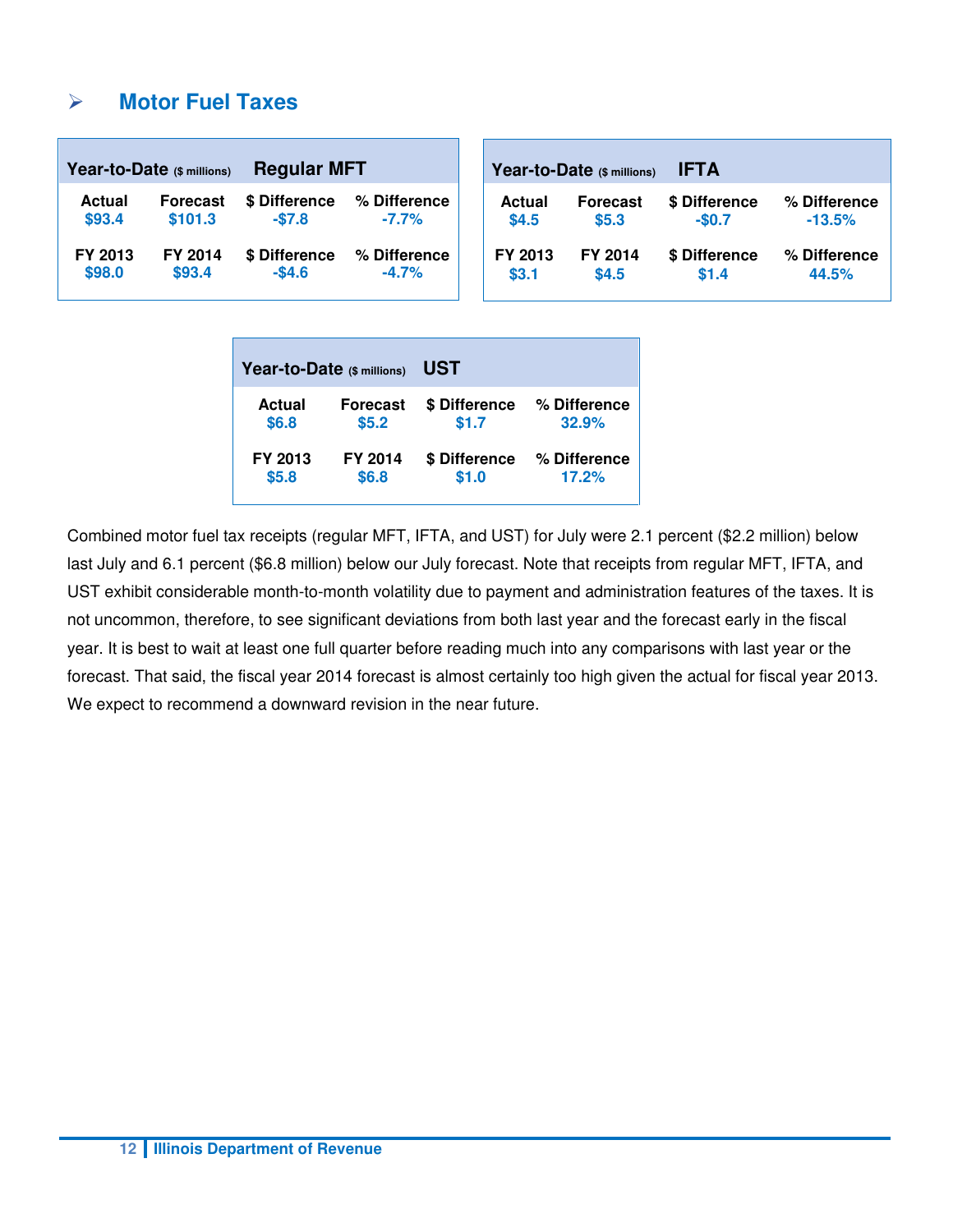#### **Real Estate Transfer Tax (RETT)**

The first month of fiscal year 2014 RETT receipts is 27.9 percent ahead of fiscal year 2013 July receipts and 14.6 percent ahead of our year-to-date forecast. We will continue to monitor receipts through the first quarter and if conditions warrant, we will make a revision to our fiscal 2014 forecast.

| Year-to-Date (\$ millions) |                                |                        |                       |  |  |  |  |  |  |  |
|----------------------------|--------------------------------|------------------------|-----------------------|--|--|--|--|--|--|--|
| <b>Actual</b>              | <b>IDOR</b><br><b>Forecast</b> | \$ Difference          | % Difference          |  |  |  |  |  |  |  |
| \$5.5                      | \$4.8                          | \$0.7                  | 14.6%                 |  |  |  |  |  |  |  |
| FY 2013<br>\$4.3           | FY 2014<br>\$5.5               | \$ Difference<br>\$1.2 | % Difference<br>27.9% |  |  |  |  |  |  |  |

While there is little doubt the housing industry in Illinois is improving, conflicting data released in June's housing reports reveal the difficulties in measuring the pace of the market's improvement. The Illinois Association of Realtors reports that June home sales were up an impressive 14.9 percent over a year ago with a median sale price increase of 9.7 percent. However, CoreLogic's report for June paints a more tepid picture for the Illinois housing market particularly when compared to national figures. CoreLogic, a data and analytics company, reported that nationally, June's single family home price sales increased year over year by 11.9 percent, 19.0 percent below the 2006 peak. In comparison, June's prices in Illinois increased only 3.2 percent from a year ago, 26.4 percent below the 2006 peak.

#### **Illinois Department of Revenue, Research Division**

**Research Analysts:** Andy Chupick Joanna Koh

Patrick Heath Michael Pijan John Horbas Hector Vielma

**http://tax.illinois.gov/AboutIdor/TaxResearch/TaxResearch.htm**